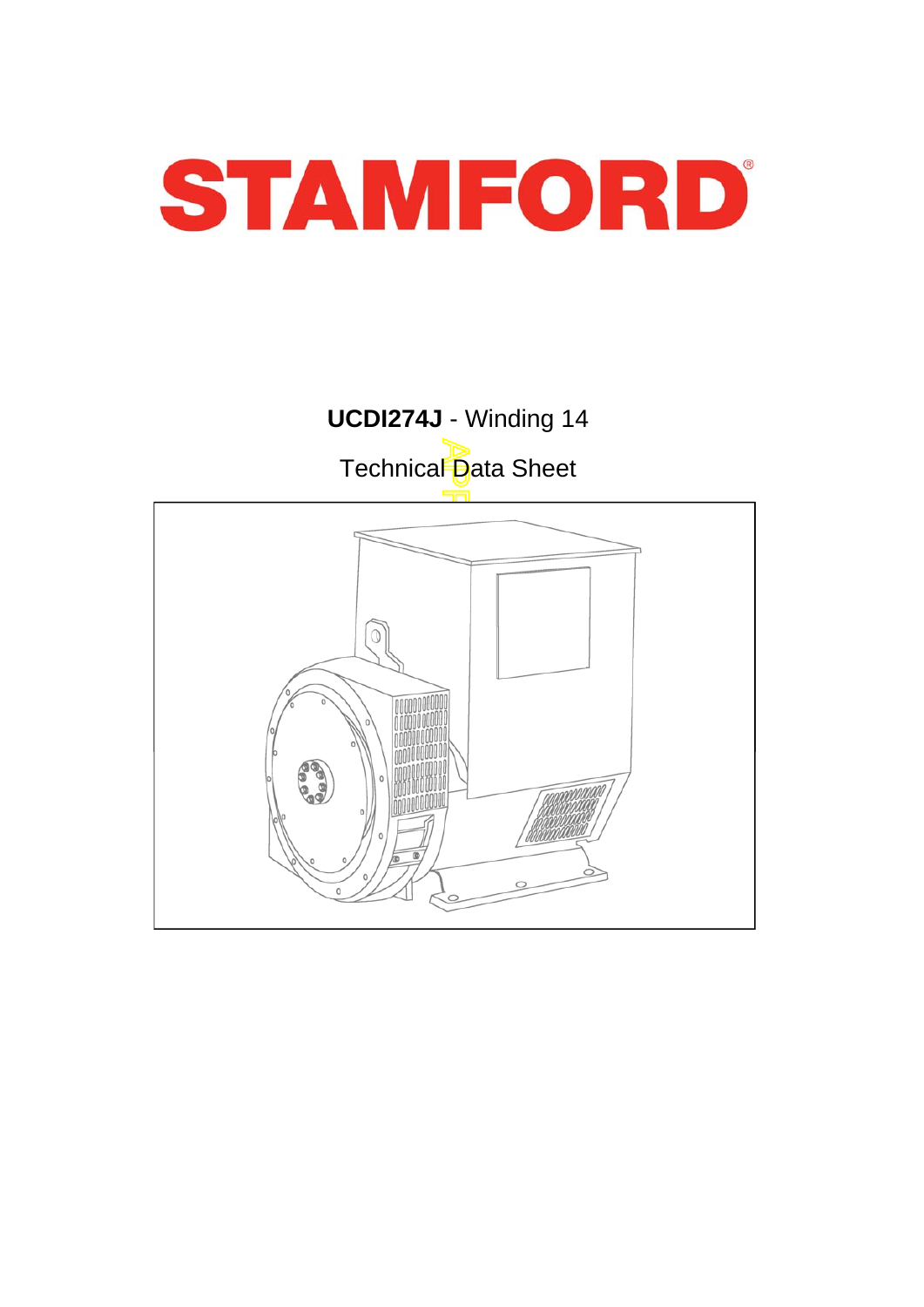

### **SPECIFICATIONS & OPTIONS**

#### **STANDARDS**

Stamford industrial generators meet the requirements of BS EN 60034 and the relevant section of other international standards such as BS5000, VDE 0530, NEMA MG1-32, IEC34, CSA C22.2-100, AS1359.

Other standards and certifications can be considered on request.

#### **VOLTAGE REGULATORS**

#### **SX460 AVR - STANDARD**

With this self excited control system the main stator supplies power via the Automatic Voltage Regulator (AVR) to the exciter stator. The high efficiency semiconductors of the AVR ensure positive build-up from initial low levels of residual voltage.

The exciter rotor output is fed to the main rotor through a three phase full wave bridge rectifier. This rectifier is protected by a surge suppressor against surges caused, for example, by short circuit.

#### **AS440 AVR**

With this self-excited system the main stator provides power via the AVR to the exciter stator. The high efficiency semiconductors of the AVR ensure positive build-up from initial low levels of residual voltage.

The exciter rotor output is fed to the main rotor through a threephase full-wave bridge rectifier. The rectifier is protected by a surge suppressor against surges caused, for example, by short circuit or out-of-phase paralleling.

The AS440 will support a range of electronic accessories, including a 'droop ' Current Transformer (CT) to permit parallel including a 'droop' Current Transformer (CT) to permit operation with other ac generators.

#### **MX341 AVR**

This sophisticated AVR is incorporated into the Stamford Permanent Magnet Generator (PMG) control system.

APPROVED DOCUMENT The PMG provides power via the AVR to the main exciter. giving a source of constant excitation power independent of generator output. The main exciter output is then fed to the main rotor, through a full wave bridge, protected by a surge suppressor. The AVR has in-built protection against sustained over-excitation, caused by internal or external faults. This deexcites the machine after a minimum of 5 seconds.

An engine relief load acceptance feature can enable full load to be applied to the generator in a single step.

If three-phase sensing is required with the PMG system the MX321 AVR must be used.

We recommend three-phase sensing for applications with greatly unbalanced or highly non-linear loads.

#### **MX321 AVR**

The most sophisticated of all our AVRs combines all the features of the MX341 with, additionally, three-phase rms sensing, for improved regulation and performance.

Over voltage protection is built-in and short circuit current level adjustments is an optional facility.

### **WINDINGS & ELECTRICAL PERFORMANCE**

All generator stators are wound to 2/3 pitch. This eliminates triplen (3rd, 9th, 15th …) harmonics on the voltage waveform and is found to be the optimum design for trouble-free supply of non-linear loads. The 2/3 pitch design avoids excessive neutral currents sometimes seen with higher winding pitches, when in parallel with the mains. A fully connected damper winding reduces oscillations during paralleling. This winding, with the 2/3 pitch and carefully selected pole and tooth designs, ensures very low waveform distortion.

#### **TERMINALS & TERMINAL BOX**

Standard generators are 3-phase reconnectable with 12 ends brought out to the terminals, which are mounted on a cover at the non-drive end of the generator. A sheet steel terminal box contains the AVR and provides ample space for the customers' wiring and gland arrangements. It has removable panels for easy access.

#### **SHAFT & KEYS**

All generator rotors are dynamically balanced to better than BS6861:Part 1 Grade 2.5 for minimum vibration in operation.

### **INSULATION/IMPREGNATION**

The insulation system is class 'H'.

All wound components are impregnated with materials and processes designed specifically to provide the high build required for static windings and the high mechanical strength required for rotating components.

### **QUALITY ASSURANCE**

Generators are manufactured using production procedures having a quality assurance level to BS EN ISO 9001.

The stated voltage regulation may not be maintained in the presence of certain radio transmitted signals. Any change in performance will fall within the limits of Criteria 'B' of EN 61000-6-2:2001. At no time will the steady-state voltage regulation exceed 2%.

#### **DE RATES**

All values tabulated on page 7 are subject to the following reductions

5% when air inlet filters are fitted.

3% for every 500 metres by which the operating altitude exceeds 1000 metres above mean sea level.

3% for every 5 C by which the operational ambient temperature exceeds 40 C.

Note: Requirement for operating in an ambient exceeding 60 C must be referred to the factory.

*NB Continuous development of our products entitles us to change specification details without notice, therefore they must not be regarded as binding.*

*Front cover drawing typical of product range.*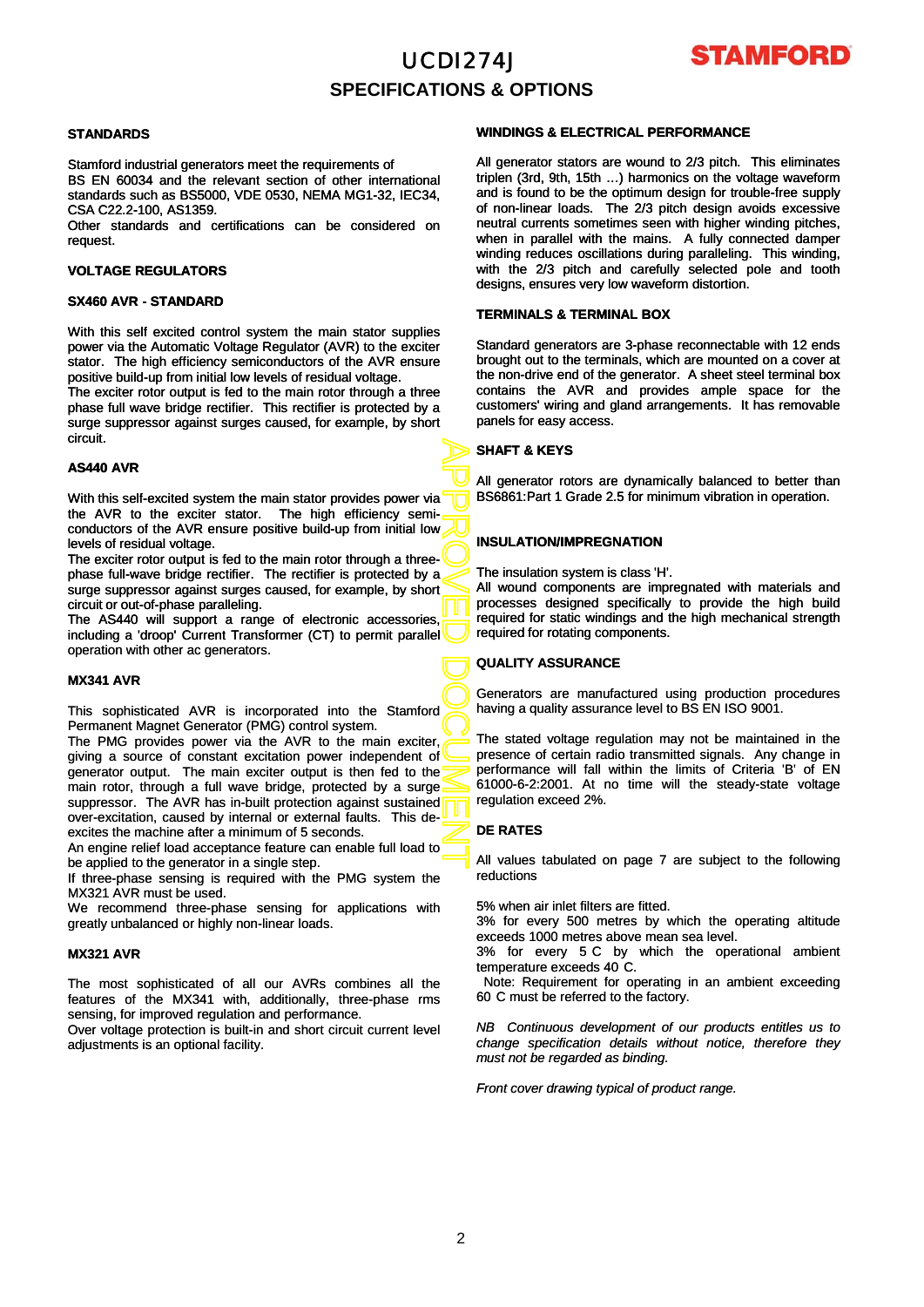

### **WINDING 14**

| <b>CONTROL SYSTEM</b>                                                           | SEPARATELY EXCITED BY P.M.G.                                                         |                                    |                  |                                    |      |                  |  |  |  |
|---------------------------------------------------------------------------------|--------------------------------------------------------------------------------------|------------------------------------|------------------|------------------------------------|------|------------------|--|--|--|
| A.V.R.                                                                          | MX341<br>MX321                                                                       |                                    |                  |                                    |      |                  |  |  |  |
| <b>VOLTAGE REGULATION</b>                                                       | With 4% ENGINE GOVERNING<br>±1%<br>$\pm 0.5 \%$                                      |                                    |                  |                                    |      |                  |  |  |  |
| <b>SUSTAINED SHORT CIRCUIT</b>                                                  | REFER TO SHORT CIRCUIT DECREMENT CURVES (page 6)                                     |                                    |                  |                                    |      |                  |  |  |  |
| <b>CONTROL SYSTEM</b>                                                           | <b>SELF EXCITED</b>                                                                  |                                    |                  |                                    |      |                  |  |  |  |
| A.V.R.                                                                          | SX460                                                                                | AS440                              |                  |                                    |      |                  |  |  |  |
| <b>VOLTAGE REGULATION</b>                                                       | ± 1.5%                                                                               | ± 1.0%<br>With 4% ENGINE GOVERNING |                  |                                    |      |                  |  |  |  |
| <b>SUSTAINED SHORT CIRCUIT</b>                                                  | DOES NOT SUSTAIN A SHORT CIRCUIT CURRENT                                             |                                    |                  |                                    |      |                  |  |  |  |
| <b>INSULATION SYSTEM</b>                                                        |                                                                                      |                                    |                  | <b>CLASS H</b>                     |      |                  |  |  |  |
| <b>PROTECTION</b>                                                               | IP <sub>23</sub>                                                                     |                                    |                  |                                    |      |                  |  |  |  |
| <b>RATED POWER FACTOR</b>                                                       | 0.8                                                                                  |                                    |                  |                                    |      |                  |  |  |  |
| <b>STATOR WINDING</b>                                                           | DOUBLE LAYER LAP                                                                     |                                    |                  |                                    |      |                  |  |  |  |
| <b>WINDING PITCH</b>                                                            | <b>TWO THIRDS</b>                                                                    |                                    |                  |                                    |      |                  |  |  |  |
| <b>WINDING LEADS</b>                                                            | 12                                                                                   |                                    |                  |                                    |      |                  |  |  |  |
| <b>MAIN STATOR RESISTANCE</b>                                                   | 0.0081 Ohms PER PHASE AT 22°C STAR CONNECTED                                         |                                    |                  |                                    |      |                  |  |  |  |
| <b>MAIN ROTOR RESISTANCE</b>                                                    |                                                                                      | 2.08 Ohms at 22°C                  |                  |                                    |      |                  |  |  |  |
| <b>EXCITER STATOR RESISTANCE</b>                                                |                                                                                      | 20 Ohms at 22°C                    |                  |                                    |      |                  |  |  |  |
| <b>EXCITER ROTOR RESISTANCE</b>                                                 |                                                                                      | 0.091 Ohms PER PHASE AT 22°C       |                  |                                    |      |                  |  |  |  |
| <b>R.F.I. SUPPRESSION</b>                                                       | BS EN 61000-6-2 & BS EN 61000-6-4, VDE 0875G, VDE 0875N. refer to factory for others |                                    |                  |                                    |      |                  |  |  |  |
| <b>WAVEFORM DISTORTION</b>                                                      | NO LOAD < 1.5% NON-DISTORTING BALANCED LINEAR LOAD < 5.0%                            |                                    |                  |                                    |      |                  |  |  |  |
| <b>MAXIMUM OVERSPEED</b>                                                        |                                                                                      | 2250 Rev/Min<br>lmr                |                  |                                    |      |                  |  |  |  |
| BEARING NON-DRIVE END                                                           |                                                                                      | U U U<br>BALL. 6310-2RS (ISO)      |                  |                                    |      |                  |  |  |  |
| <b>WEIGHT COMP. GENERATOR</b>                                                   |                                                                                      | 727 kg                             |                  |                                    |      |                  |  |  |  |
| <b>WEIGHT WOUND STATOR</b>                                                      | 304 kg                                                                               |                                    |                  |                                    |      |                  |  |  |  |
| <b>WEIGHT WOUND ROTOR</b>                                                       | 271.9 kg                                                                             |                                    |                  |                                    |      |                  |  |  |  |
| <b>WR<sup>2</sup> INERTIA</b>                                                   | 2.3744 kgm <sup>2</sup>                                                              |                                    |                  |                                    |      |                  |  |  |  |
| SHIPPING WEIGHTS in a crate                                                     |                                                                                      | 740 kg                             |                  |                                    |      |                  |  |  |  |
| PACKING CRATE SIZE                                                              | 123 x 67 x 103(cm)                                                                   |                                    |                  |                                    |      |                  |  |  |  |
| TELEPHONE INTERFERENCE                                                          |                                                                                      |                                    | <b>THF&lt;2%</b> |                                    |      | <b>TIF&lt;50</b> |  |  |  |
| <b>COOLING AIR</b>                                                              |                                                                                      |                                    |                  | 0.617 m <sup>3</sup> /sec 1308 cfm |      |                  |  |  |  |
| <b>VOLTAGE STAR</b>                                                             | 380                                                                                  |                                    |                  | 400                                |      | 416              |  |  |  |
| <b>kVA BASE RATING FOR</b><br><b>REACTANCE VALUES</b>                           | 300                                                                                  |                                    |                  | 300                                |      | 300              |  |  |  |
| Xd DIR. AXIS SYNCHRONOUS                                                        | 2.27                                                                                 |                                    | 2.05             |                                    | 1.90 |                  |  |  |  |
| X'd DIR. AXIS TRANSIENT                                                         |                                                                                      | 0.14                               |                  | 0.13                               |      | 0.12             |  |  |  |
| X"d DIR. AXIS SUBTRANSIENT                                                      |                                                                                      | 0.08                               |                  | 0.08                               |      | 0.07             |  |  |  |
| Xq QUAD. AXIS REACTANCE                                                         |                                                                                      | 1.03                               |                  | 0.93                               |      | 0.86             |  |  |  |
| X"g QUAD. AXIS SUBTRANSIENT                                                     | 0.12                                                                                 |                                    |                  | 0.11                               |      | 0.10             |  |  |  |
| XL LEAKAGE REACTANCE                                                            | 0.07                                                                                 |                                    |                  | 0.06                               |      | 0.06             |  |  |  |
| X <sub>2</sub> NEGATIVE SEQUENCE                                                | 0.10                                                                                 |                                    |                  | 0.09                               |      | 0.08             |  |  |  |
| X <sub>0</sub> ZERO SEQUENCE                                                    | 0.04<br>0.04<br>0.03                                                                 |                                    |                  |                                    |      |                  |  |  |  |
| VALUES ARE PER UNIT AT RATING AND VOLTAGE INDICATED<br>REACTANCES ARE SATURATED |                                                                                      |                                    |                  |                                    |      |                  |  |  |  |
| T'd TRANSIENT TIME CONST.                                                       | 0.045s                                                                               |                                    |                  |                                    |      |                  |  |  |  |
| T"d SUB-TRANSTIME CONST.                                                        | 0.015s                                                                               |                                    |                  |                                    |      |                  |  |  |  |
| T'do O.C. FIELD TIME CONST.                                                     | 1.27s                                                                                |                                    |                  |                                    |      |                  |  |  |  |
| Ta ARMATURE TIME CONST.                                                         | 0.03s                                                                                |                                    |                  |                                    |      |                  |  |  |  |
| <b>SHORT CIRCUIT RATIO</b>                                                      | 1/Xd                                                                                 |                                    |                  |                                    |      |                  |  |  |  |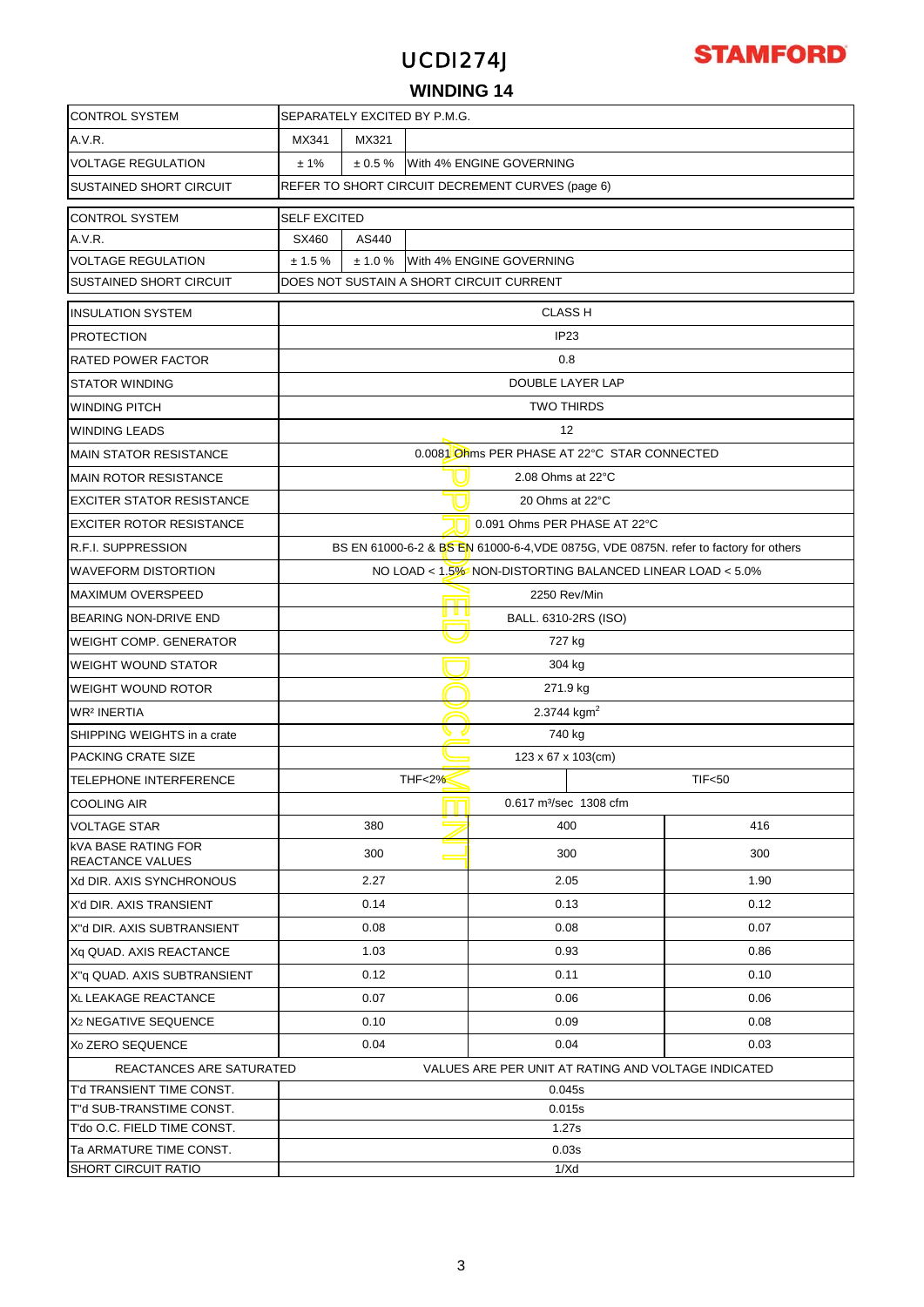

**Winding 14**



### **THREE PHASE EFFICIENCY CURVES**



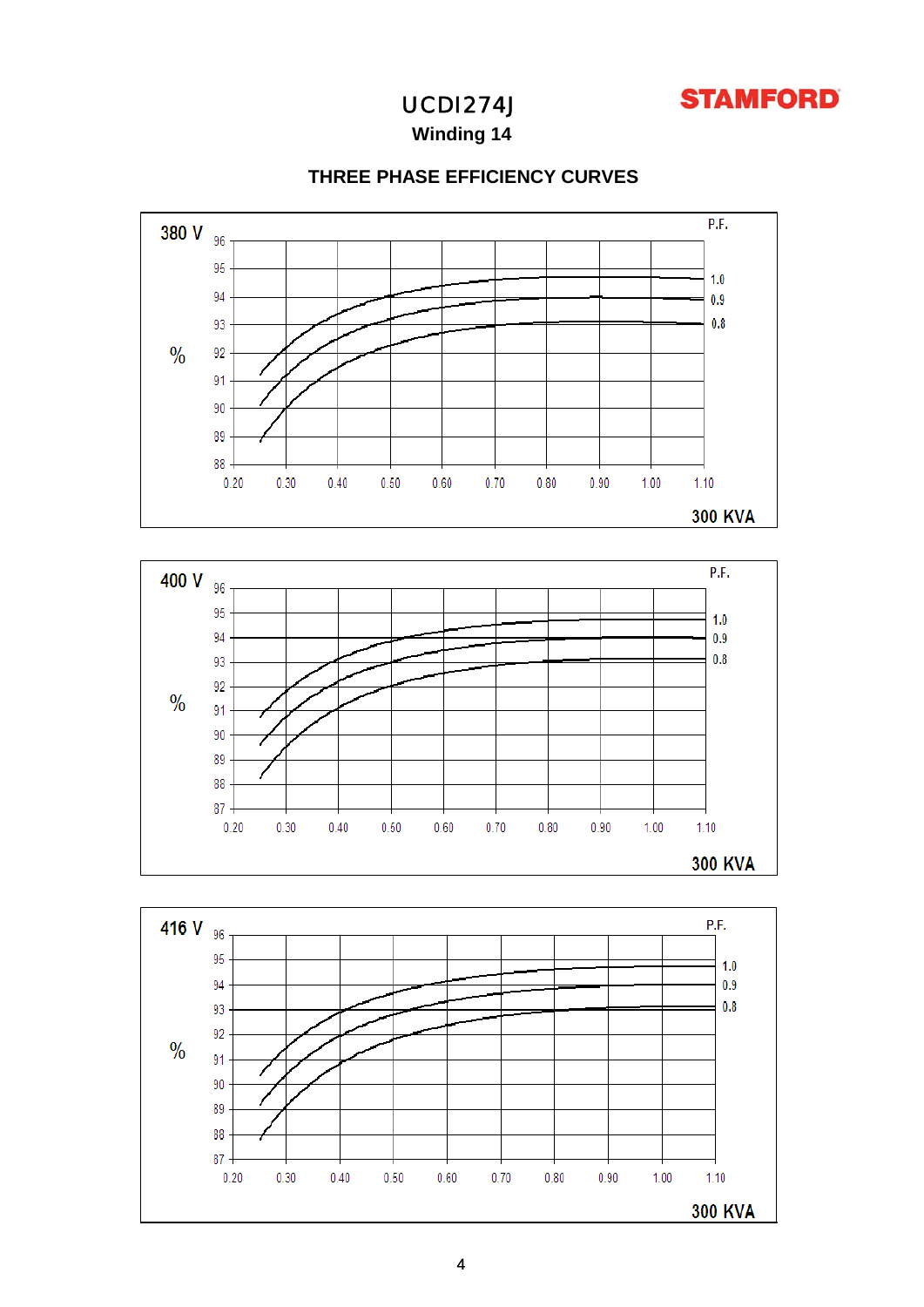### **STAMFORD**

UCDI274J

**Winding 14**

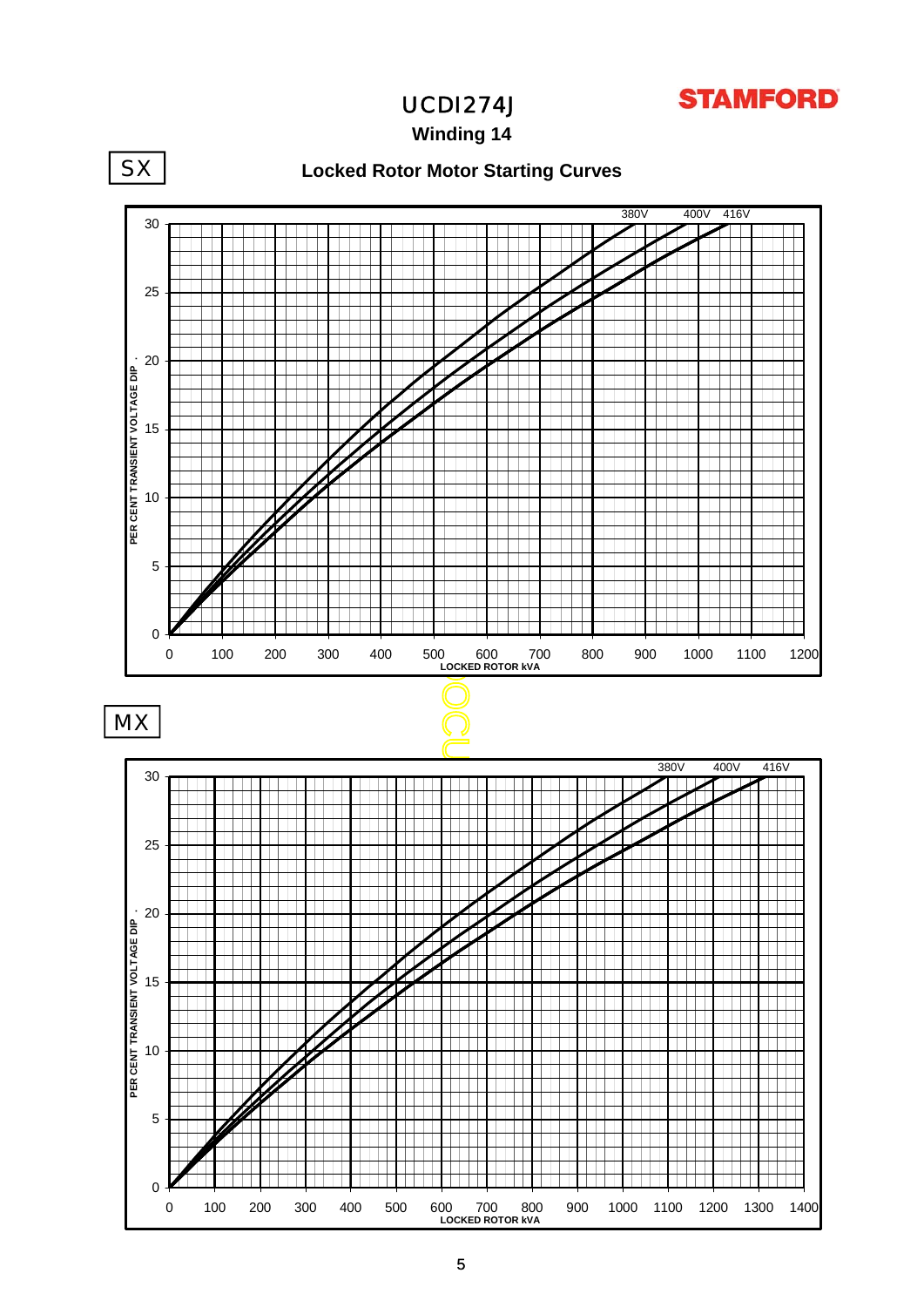

### **Winding 14**

### **Based on star (wye) connection. Three-phase Short Circuit Decrement Curve. No-load Excitation at Rated Speed**



|                         | 3-phase       | 2-phase L-L | 1-phase L-N |
|-------------------------|---------------|-------------|-------------|
| Instantaneous           | $\times$ 1.00 | x 0.87      | $x$ 1.30    |
| <b>Minimum</b>          | $x\,1.00$     | x 1.80      | x3.20       |
| Sustained               | $x$ 1.00      | x 1.50      | x 2.50      |
| Max. sustained duration | $10$ sec.     | 5 sec.      | 2 sec.      |

All other times are unchanged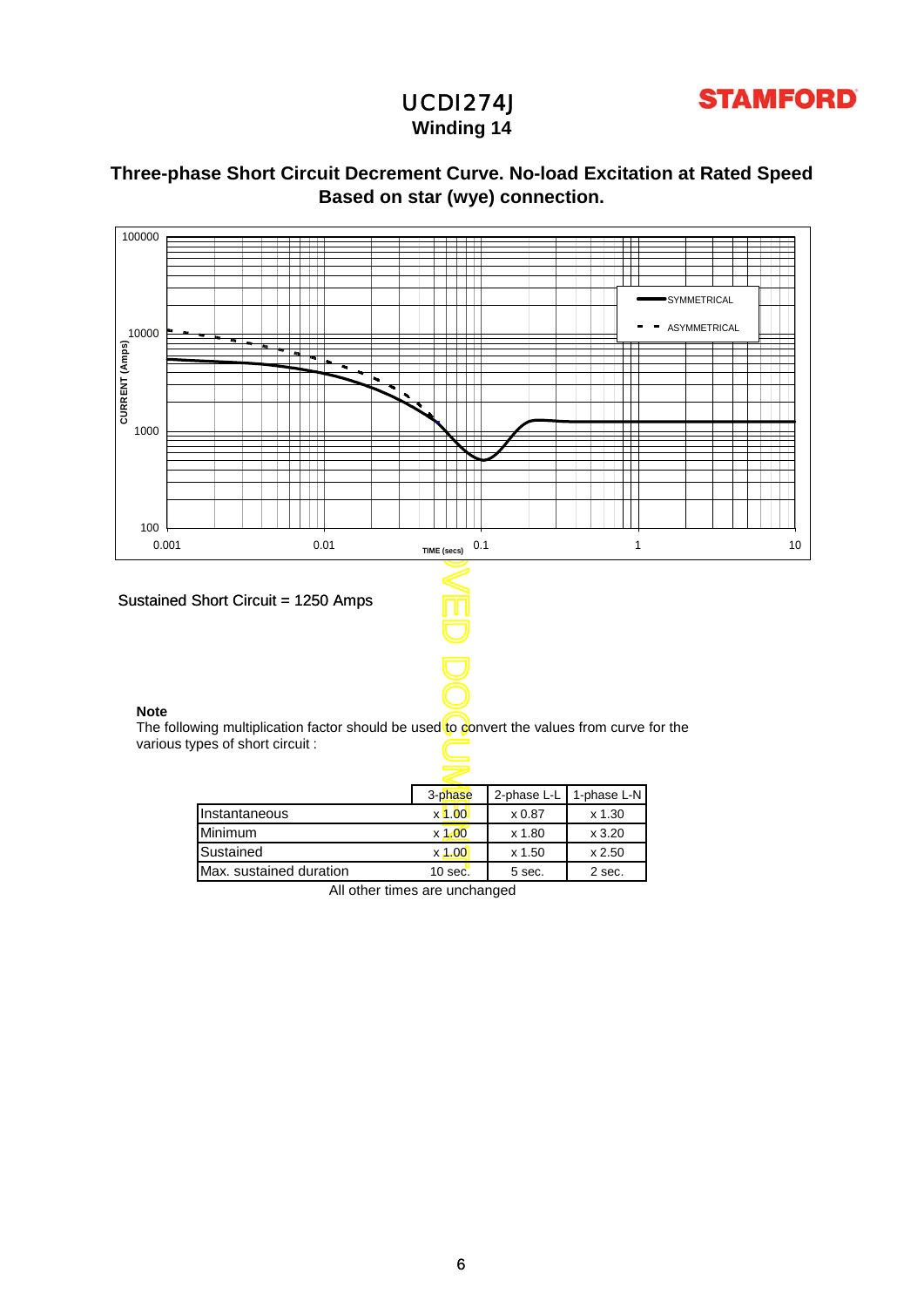## **STAMFORD**

### UCDI274J

**Winding 14 / 0.8 Power Factor**

# **RATINGS 60**Hz

| Class - Temp Rise                                                                                                                                         |       | Cont. F - 105/40°C |       | Cont. H - 125/40°C |       |                                    |                     | Standby - 150/40°C |       | Standby - 163/27°C |       |       |
|-----------------------------------------------------------------------------------------------------------------------------------------------------------|-------|--------------------|-------|--------------------|-------|------------------------------------|---------------------|--------------------|-------|--------------------|-------|-------|
| Series Star (V)                                                                                                                                           | 380   | 400                | 416   | 380                | 400   | 416                                | 380                 | 400                | 416   | 380                | 400   | 416   |
| Parallel StarStar (V)                                                                                                                                     | 190   | 200                | 208   | 190                | 200   | 208                                | 190                 | 200                | 208   | 190                | 200   | 208   |
| Series Delta (V)                                                                                                                                          | 220   | 230                | 240   | 220                | 230   | 240                                | 220                 | 230                | 240   | 220                | 230   | 240   |
| kVA                                                                                                                                                       | 275.0 | 275.0              | 275.0 | 300.0              | 300.0 | 300.0                              | 319.0               | 319.0              | 319.0 | 325.0              | 325.0 | 325.0 |
| kW                                                                                                                                                        | 220.0 | 220.0              | 220.0 | 240.0              | 240.0 | 240.0                              | 255.2               | 255.2              | 255.2 | 260.0              | 260.0 | 260.0 |
| Efficiency (%)                                                                                                                                            | 93.1  | 93.1               | 93.1  | 93.1               | 93.1  | 93.1                               | 93.0                | 93.1               | 93.1  | 93.0               | 93.1  | 93.1  |
| kW Input 236.3                                                                                                                                            |       | 236.3              | 236.4 | 257.8              | 257.7 | 257.7                              | 274.3               | 274.1              | 274.1 | 279.5              | 279.3 | 279.2 |
| <b>DIMENSIONS</b><br>1063 (WITH P.M.G.)<br>583<br>1000 (WITHOUT P.M.G.)<br>434<br>525<br>ΑN<br>⊕<br>790<br>270<br>$\overline{\phantom{a}}$<br>ch<br>179,2 |       |                    |       |                    |       |                                    |                     |                    |       |                    |       |       |
| 6-HOLES 24 DIA                                                                                                                                            |       | $\equiv$<br>466    |       |                    |       | COUPLING DISC<br>SAE 11,5<br>SAE14 | ΑN<br>39,68<br>25,4 |                    |       |                    |       |       |